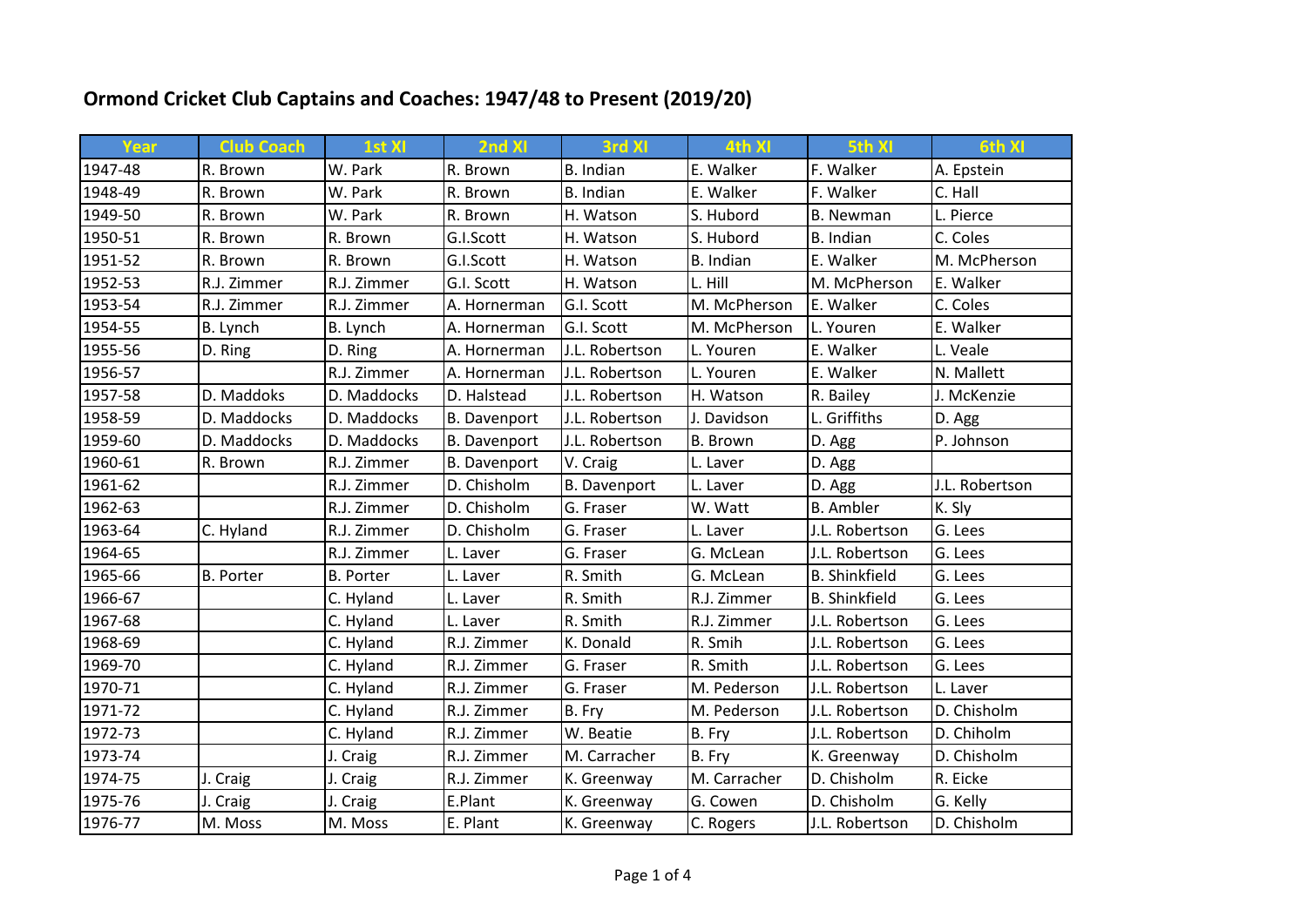| <b>Year</b> | <b>Club Coach</b> | 1st XI       | 2nd XI      | 3rd XI            | 4th XI             | 5th XI             | 6th XI             |
|-------------|-------------------|--------------|-------------|-------------------|--------------------|--------------------|--------------------|
| 1977-78     | M. Moss           | M. Moss      | E. Plant    | I. Shields        | K. Greenway        | C. Rogers          | J.L. Robertson     |
| 1978-79     |                   | C. Hyland    | I. Shields  | R. Everett        | K. Greenway        |                    |                    |
| 1979-80     | H.J.Plant         | C.Hyland     | I. Shields  | R. Everett        | K.Dickson          | J.L. Robertson     | G. Johnson         |
| 1980-81     | H.J. Plant        | A. Doble     | I. Shields  | M. Pederson       | K. Dickson         | G. Johnson         | S. Jackson         |
| 1981-82     | H.J. Plant        | J. Craig     | I. Shields  | A. Doble          | K. Dickson         | C. Rogers          | S. Jackson         |
| 1982-83     |                   | A. Chisholm  | G. Zimmer   | K. Greenway       | C. Rogers          | J. Douglas         | N. Schmahl         |
| 1983-84     | N. Jones          | N. Jones     | G. Rawnsley | K. Greenway       | C. Rogers          | R. Barnes          | P.J. Scott         |
| 1984-85     | N. Jones          | N. Jones     | I. Shields  | N. Byron          | C. Rogers          | T. Little          | M. Carracher       |
| 1985-86     | M. Moss           | M. Moss      | G. Zimmer   | J. Marsh          | C. Rogers          | R. Somerville      | M. Carracher       |
| 1986-87     | M. Moss           | M. Moss      | G. Zimmer   | M. Davis          | C. Rogers          | M. Carracher       | G. Waldron         |
| 1987-88     | P. Burke          | P. Burke     | J. Craig    | I. Shields        | C. Rogers          | M. Carracher       |                    |
| 1988-89     | P. Burke          | P. Burke     | I. Shields  | M. Bennetts       | C. Rogers          | R. Somerville      |                    |
| 1989-90     | P. Burke          | M. Ryan      | J. Craig    | I. Shields        | T. Little          | C. Rogers          | P.J. Scott         |
| 1990-91     | N. Lockhart       | N. Lockhart  | J. Craig    | I. Shields        | G. Cowen           | C. Rogers          | P.J. Scott         |
| 1991-92     | N. Lockhart       | N. Lockhart  | T. Little   | I. Shields        | G. Cowen           | C. Rogers          | P.J. Scott         |
| 1992-93     | N. Lockhart       | N. Lockhart  | T. Little   | J. Craig          | G. Cowen           | C. Rogers          |                    |
| 1993-94     |                   | P. Radford   | R. Sayers   | I. Shields        | G. Cowen           | C. Rogers          |                    |
| 1994-95     | O. Wright         | O. Wright    | T. Forrest  | M. Drysdale       | M. Pederson        | I. Shields         | C. Rogers          |
| 1995-96     | O. Wright         | O. Wright    | T. Forrest  | G. Cowen          | S. Haddy           | I. Shields         | C. Rogers          |
| 1996-97     | O. Wright         | O. Wright    | C. Redlich  | M. Johnson        | S. Haddy           | I. Shields         | C. Rogers          |
| 1997-98     | M. McCarthy       | M. McCarthy  | C. Redlich  | I. Shields        | M. Cousins         | S. Ambler          | G. Rogers          |
| 1998-99     | M. McCarthy       | M. McCarthy  | G. Johnston | T. Leheny         | L.E. Abbey         | D. Tyers           | <b>B.J. Ambler</b> |
| 1999-00     | M. McCarthy       | A. Gough     | G. Johnston | I. Shields        | P. Warren          | D. Tyers           | <b>B.J. Ambler</b> |
| 2000-01     | M. McCarthy       | A. Gough     | G. Johnston | W. Barker         | P. Warren          | <b>B.J. Ambler</b> | D. Tyers           |
| 2001-02     | A. Gough          | A. Gough     | G. Johnston | S. Geldart        | S. Pettitt         | <b>B.J. Ambler</b> | P. Warren          |
| 2002-03     | A. Gough          | A. Gough     | G. Johnston | G. Hall           | <b>B.J. Ambler</b> | J. Pyrczak         |                    |
| 2003-04     | N. Speak          | N. Speak     | G. Johnston | P. Burn           | <b>B.J. Ambler</b> |                    |                    |
| 2004-05     | N. Speak          | N. Speak     | S. Beshara  | <b>B.</b> Grinter | D. Jones           |                    |                    |
| 2005-06     | N. Speak          | N. Speak     | R. Oaten    | I.Hewett          | D. Jones           |                    |                    |
| 2006-07     | S. Beshara        | S. Gillespie | D. Carter   | L. Mulcahy        | D. Jones           |                    |                    |
| 2007-08     | S. Beshara        | S. Beshara   | S. Clark    | D. Stait          | D. Jones           |                    |                    |
| 2008-09     | S. Beshara        | S. Beshara   | S. Clark    | D. Stait          | D. Jones           |                    |                    |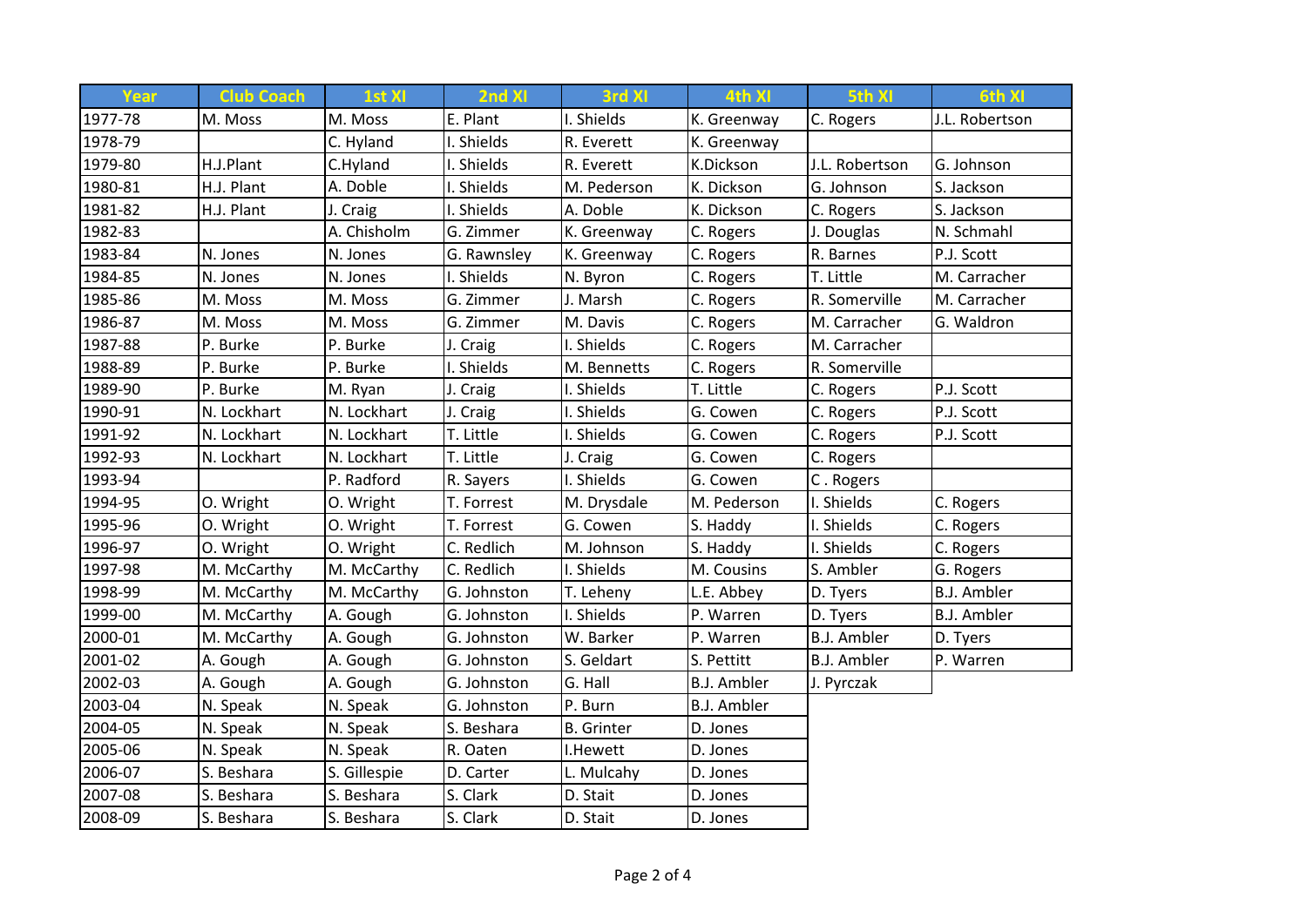| <b>Year</b> | <b>Club Coach</b> | 1st XI     | 2nd XI       | 3rd XI        | 4th XI       | 5th XI   | 6th XI |
|-------------|-------------------|------------|--------------|---------------|--------------|----------|--------|
| 2009-10     | S. Beshara        | S. Beshara | S. Clark     | S. McManus    | D. Pelosi    |          |        |
| 2010-11     | lS. Beshara       | M. Hansen  | S. McManus   | Sh. Blandford | A. Gordon    |          |        |
| 2011-12     | M. Hansen         | M. Hansen  | S. McManus   | M. Cousins    | C. Scott     |          |        |
| 2012-13     | D. Christie       | M.Hansen   | R.Oaten      | M.Cousins     | A. Gordon    |          |        |
| 2013-14     | D.Christie        | R. Wight   | R.Oaten      | M.Cousins     | C.Scott      |          |        |
| 2014-15     | D.Christie        | R. Wight   | S.Clark      | C.Scott       | M.Cousins    |          |        |
| 2015-16     | D.Christie        | J. Wild    | S.Clark      | A.Hill        | . Hewett     | W.Hunter |        |
| 2016-17     | D. Christie       | J.Wild     | D. Christie  | J. Robertshaw | Hewett       |          |        |
| 2017-18     | J.Wild            | J.Wild     | W.Robertshaw | J.Robertshaw  | Hewett       |          |        |
| 2018-19     | M.Ring            | J.Wild     | W.Robertshaw | R.Oaten       | I. Hewett    |          |        |
|             |                   |            | Bartholomeuz |               |              |          |        |
|             |                   |            | A.Reed       |               |              |          |        |
| 2019-20     | M.Ring            | J.Wild     | A.Reed       | R.Oaten       | J.Robertshaw |          |        |